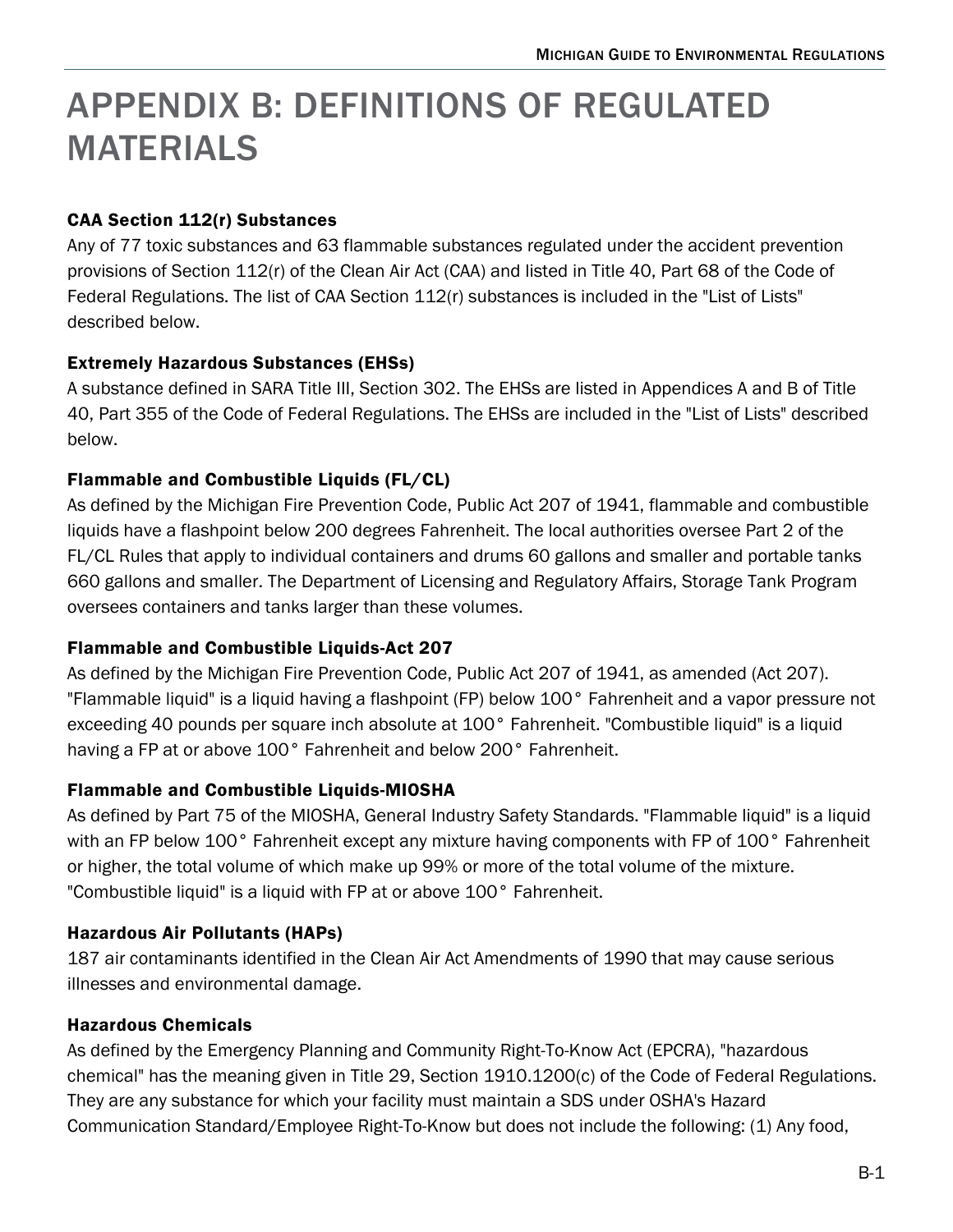food additive, color additive, drug, or cosmetic regulated by the Food and Drug Administration; (2) any substance present as a solid in any manufactured item to the extent exposure to the substance does not occur under normal conditions of use; (3) any substance used for personal, family, or household purposes, or is present in the same form and concentration as a product packaged for distribution and use by the general public; (4) any substance used in a research laboratory or a hospital or other medical facility under the direct supervision of a technically qualified individual; (5) any substance used in routine agricultural operations or fertilizer held for sale by a retailer to the ultimate customer.

## Hazardous Materials-EGLE

As defined by the Hazardous Materials Transportation Act, Public Act 368 of 1999, as amended; "hazardous materials" include hazardous waste and liquid industrial by-product.

## Hazardous Materials-Act 207

As defined by the Michigan Fire Prevention Code, Public Act 207 of 1941. "Hazardous materials" are explosives, pyrotechnics, flammable gas, flammable compressed gas, nonflammable compressed gas, flammable liquid, combustible liquid, oxidizing material, poisonous gas, poisonous liquid, irritating material, etiologic material, radioactive material, corrosive material, or liquefied petroleum gas.

## Hazardous Material-USDOT

As defined in Title 49, Part 171.8 of the Code of Federal Regulations. A "hazardous material" is a substance or material that has been determined by the Secretary of Transportation to be capable of posing an unreasonable risk to health, safety, and property when transported in commerce and that has been so designated. The term includes hazardous substances-CERCLA, hazardous waste, marine pollutants, and elevated temperature materials. The table of hazardous materials is contained in [49](https://www.ecfr.gov/current/title-49/subtitle-B/chapter-I/subchapter-C/part-172/subpart-B/section-172.101) [CFR 172.101](https://www.ecfr.gov/current/title-49/subtitle-B/chapter-I/subchapter-C/part-172/subpart-B/section-172.101).

## Hazardous Substances-CERCLA

A substance subject to reporting requirements under the Comprehensive Environmental Response, Compensation, and Liability Act (CERCLA) and listed in Title 40, Part 302, Table 302.4 of the Code of Federal Regulations. The list of CERCLA hazardous substances is included in the "List of Lists" described below.

## Hazardous Substances-Part 201

As defined under[Part 201 \(Environmental Remediation\) of Public Act 451](http://www.legislature.mi.gov/(S(g2ldnkdzmaojp2kkmta3edco))/mileg.aspx?page=getObject&objectName=mcl-324-20101). "Hazardous substance" means one or more of the following, but does not include fruit, vegetable, or field crop residuals or processing by-products, or aquatic plants, that are applied to the land for an agricultural use or for use as an animal feed, if the use is consistent with generally accepted agricultural management practices developed pursuant to the Michigan Right to Farm Act: (i) any substance that the department demonstrates, on a case-by-case basis, poses a threat to the public health, safety, or welfare or the environment, considering the fate of the material, dose-response, toxicity, or adverse impact on natural resources; (ii) [hazardous substance-CERCLA \(2001 version of 40 CFR 302, Table 302.4\)v](https://www.govinfo.gov/content/pkg/CFR-2012-title40-vol29/pdf/CFR-2012-title40-vol29-sec302-4.pdf); (iii) hazardous waste-EGLE, (iv) petroleum as described in Part 213 of Act 451.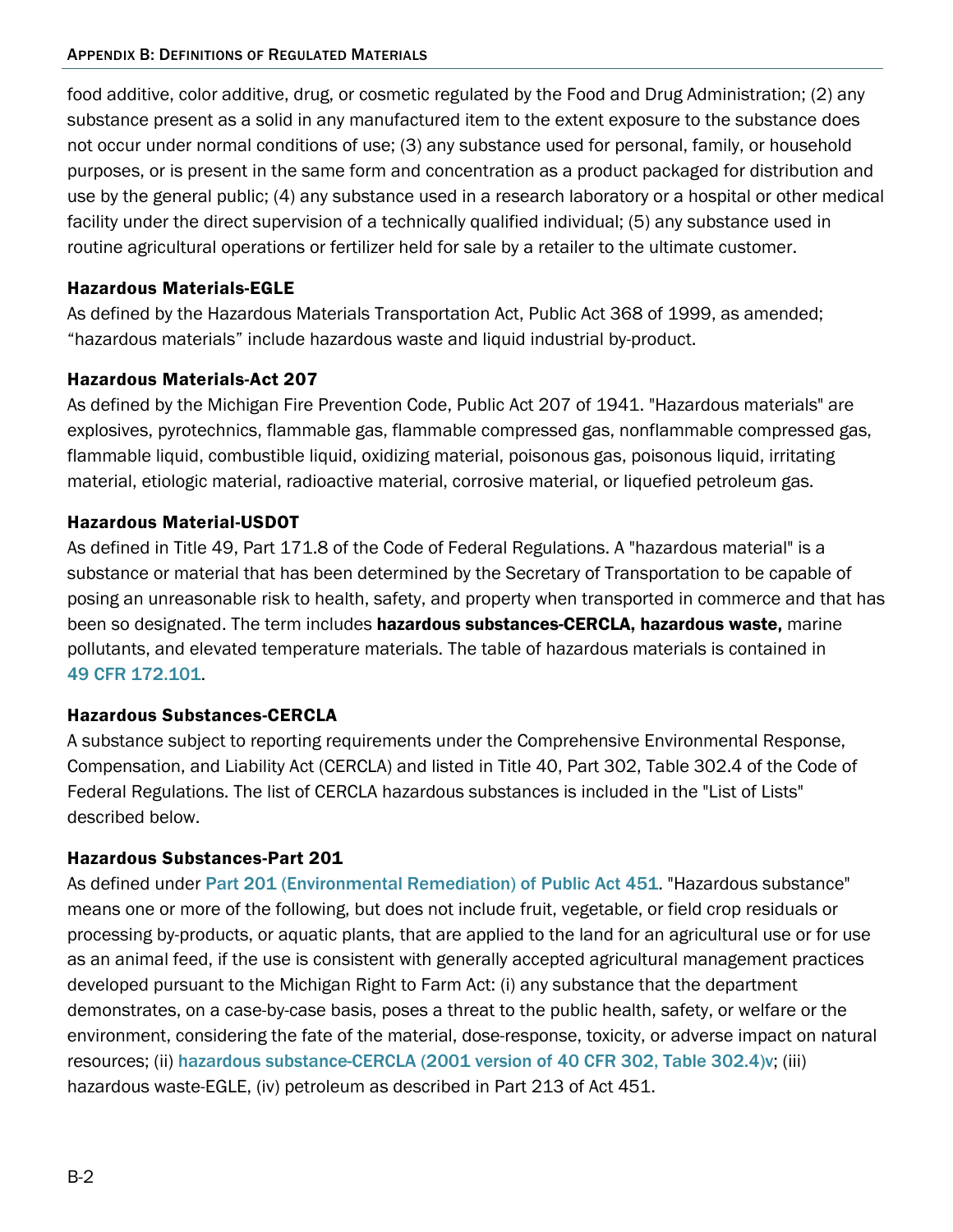#### Hazardous Waste

"Hazardous waste" is waste or a combination of waste and other discarded material including solid, liquid, semisolid, or contained gaseous material that, because of its quantity; quality; concentration; or physical, chemical, or infectious characteristics, may cause or significantly contribute to an increase in mortality or an increase in serious irreversible illness or serious incapacitating but reversible illness, or may pose a substantial present or potential hazard to human health or the environment if improperly treated, stored, transported, disposed of, or otherwise managed. Hazardous waste that is subject to the hazardous waste manifest requirements is a hazardous material-USDOT. To determine if a discarded material is a hazardous waste that must be documented on a manifest for disposal, see [Chapter 2.4.](https://www.michigan.gov/egle/-/media/Project/Websites/egle/Documents/Regulatory-Assistance/Guidebooks/MI-Guide-to-Environmental-Regulations/MI-Guide-Environmental-Regulations-Ch2-Waste.pdf#page=36)

## Liquid Industrial By-product

"Liquid industrial by-product" means any material that is produced by, is incident to, or results from industrial, commercial, or governmental activity or any other activity or enterprise, that is determined to be liquid by method 9095 (paint filter liquids test) as described in "Test methods for evaluating solid wastes, physical/chemical methods," USEPA publication no. SW-846, and that is discarded. Liquid industrial by-product does not include any of the following:

- a) Hazardous waste regulated and required to be manifested under Part 111.
- b) Septage waste regulated under Part 117.
- c) Medical waste regulated under Part 138 of the public health code, 1978 PA 368, MCL 333.13801 to 333.13832.
- d) A discharge to the waters of the state in accordance with a permit, order, or rule under Part 31.
- e) A liquid generated by a household.
- f) A liquid regulated under 1982 PA 239, MCL 287.651 to 287.683.
- g) Material managed in accordance with Section 12102a.

To determine if a discarded material is a liquid industrial by-product that must be documented on a shipping document for disposal, se[e Chapter 2.3.](https://www.michigan.gov/egle/-/media/Project/Websites/egle/Documents/Regulatory-Assistance/Guidebooks/MI-Guide-to-Environmental-Regulations/MI-Guide-Environmental-Regulations-Ch2-Waste.pdf#page=24)

#### [List of Lists](https://www.epa.gov/epcra/consolidated-list-lists-under-epcracerclacaa-ss112r-august-2020-version)

The USEPA has consolidated the listed chemicals into one document known as the "List of Lists." This document contains the lists of extremely hazardous substances, hazardous substances-CERCLA, CAA Section 112(r) substances, and toxic chemicals. [EGLE's SARA Title III Web site](https://www.epa.gov/epcra/consolidated-list-lists-under-epcracerclacaa-ss112r-august-2020-version) ([Michigan.gov/SARA](http://www.michigan.gov/SARA)) contains a link to the "List of Lists," as well as the searchable database.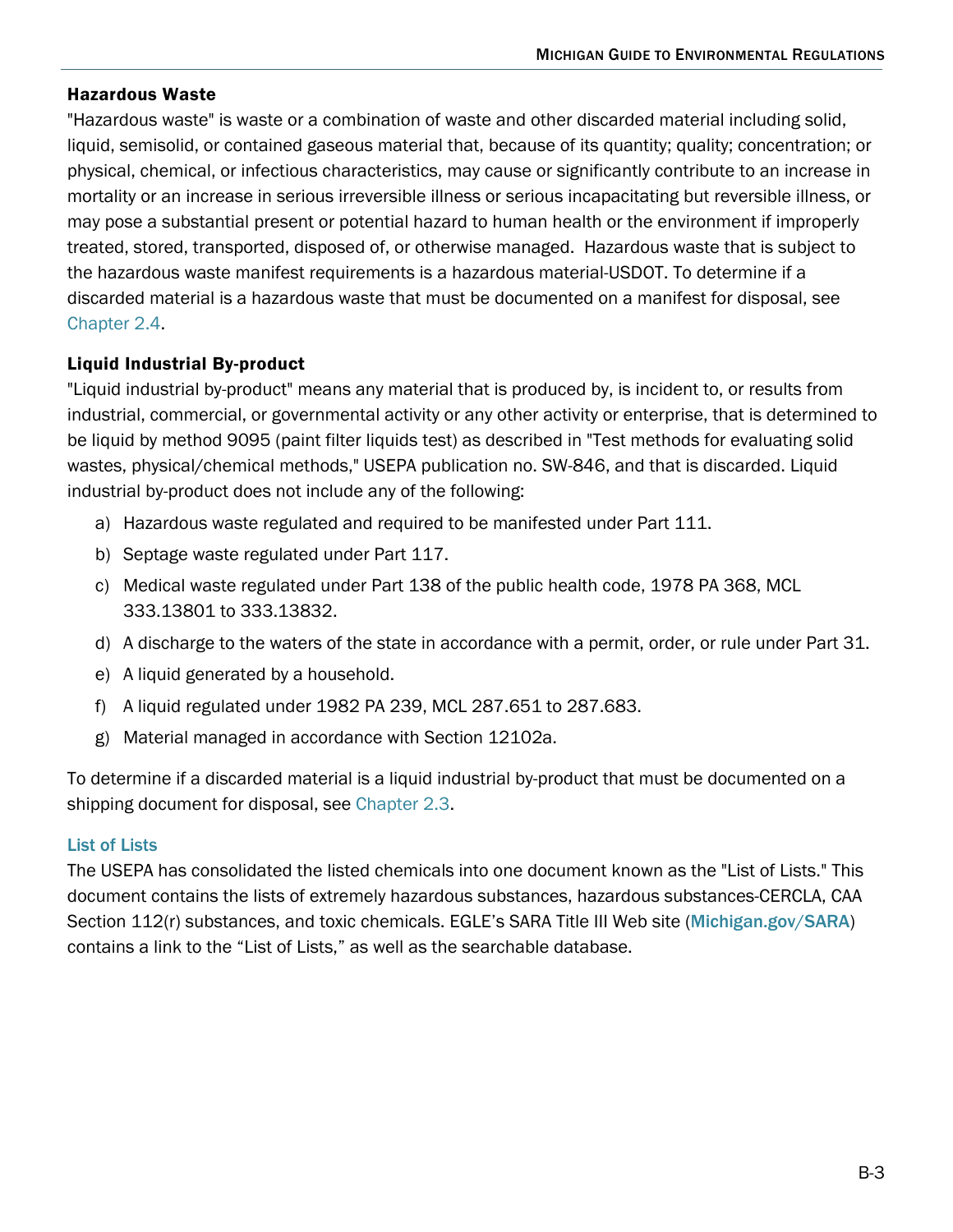## Medical Waste

In accordance with Part 138 (Medical Waste Regulatory Act) of the Michigan Public Health Code, Public Act 368 of 1978, as amended, "medical waste" means any of the following that are not generated from a household, a farm operation or other agricultural business, a home for the aged, or a home health care agency:

- a) Cultures and stocks of infectious agents and associated biologicals, including laboratory waste, biological production wastes, discarded live and attenuated vaccines, culture dishes, and related devices.
- b) Liquid human and animal waste, including blood and blood products and body fluids, but not including urine or materials stained with blood or body fluids
- c) Pathological waste
- d) Sharps
- e) Contaminated wastes from animals that have been exposed to agents infectious to humans, these being primarily research animals.
- f) Discarded p[ersonal protective equipment used to prevent the spread of COVID-19](https://www.michigan.gov/documents/egle/egle-tou-mmd-PPE-Disposal_691955_7.pdf) is not a medical waste subject to Part 138 of Act 368 or the Part 138 rules.

## Oil-EGLE Part 5

As defined by R 324.2001(e). Oil means oil of any kind or in any form, including but not limited to, any of the following: petroleum, gasoline, fuel oil, grease, oily sludges, oil refuse, oil mixed with waste, used oil, vegetable oil, and animal fats.

## Oil-USEPA

Section 311(a)(1) of the Clean Water Act defines "oil" as "oil of any kind or in any form including, but not limited to, petroleum, fuel oil, sludge, oil refuse, and oil mixed with wastes other than dredged spoil." The USEPA interprets this definition to include crude oil, petroleum, and petroleum-refined products, as well as non-petroleum oils such as vegetable and animal oils.

## Petroleum-EGLE

As defined under Part 211 (Underground Storage Tank Regulations) of Public Act 451 of 1994. "Petroleum" includes crude oil or any fraction of crude oil that is liquid at standard conditions of temperature and pressure (60 degrees Fahrenheit and 14.7 pounds per square inch absolute). Petroleum includes but is not limited to mixtures of petroleum with de minimis quantities of other regulated substances, and petroleum-based substances composed of a complex blend of hydrocarbons derived from crude oil through processes of separation, conversion, upgrading, or finishing such as motor fuels, jet fuels, distillate fuel oils, residual fuel oils, lubricants, and petroleum solvents.

#### Polluting Materials

As defined in the Part 5 rules pursuant to Part 31 (Water Resources Protection) of Public Act 451 of 1994, polluting materials include oil-EGLE Part 5, salt, regulated materials listed in R 324.2009 Table 1, and any compound or products that contain 1% or more by weight of these materials based on the material safety data sheet formulation.